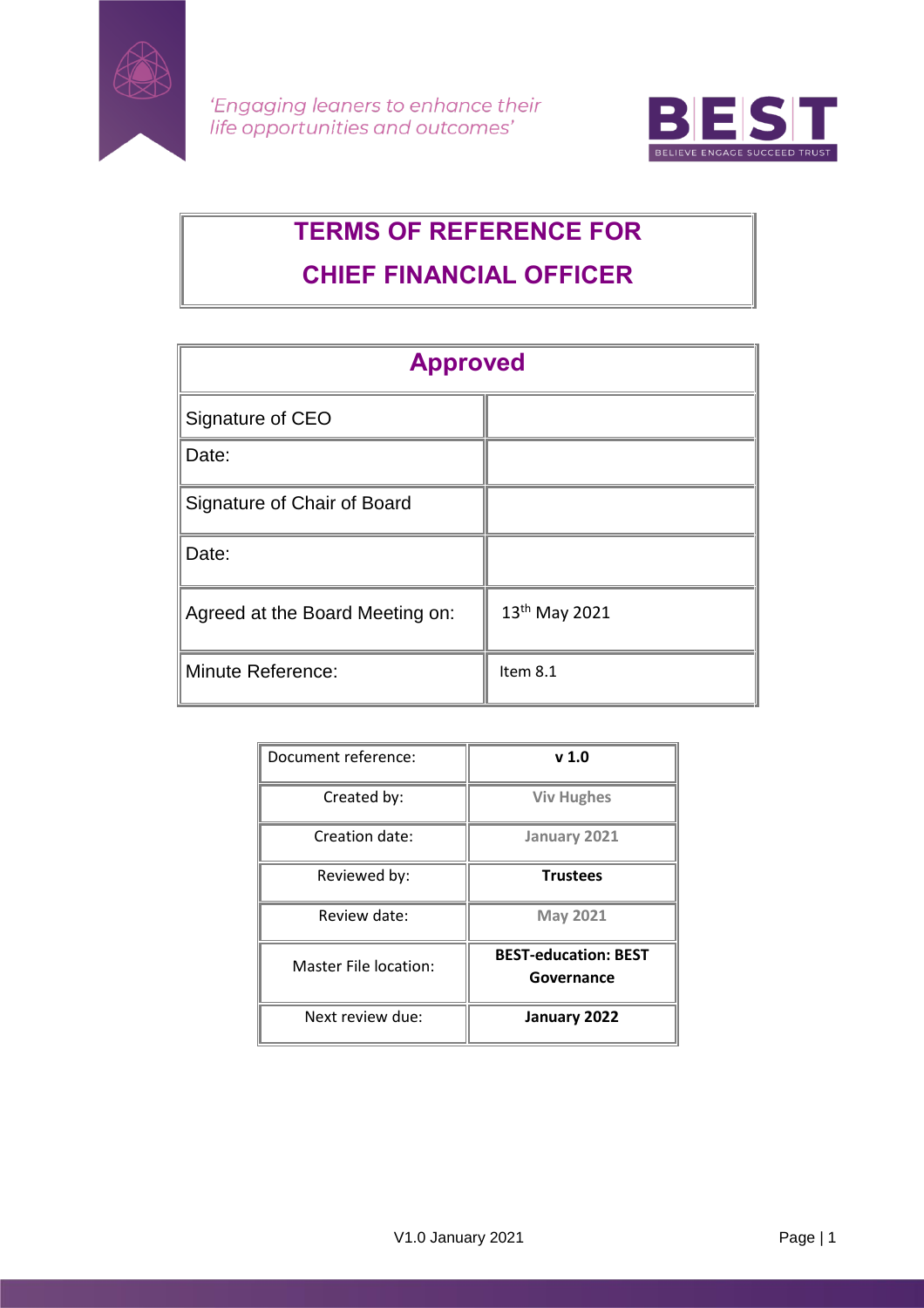# **CONTENTS**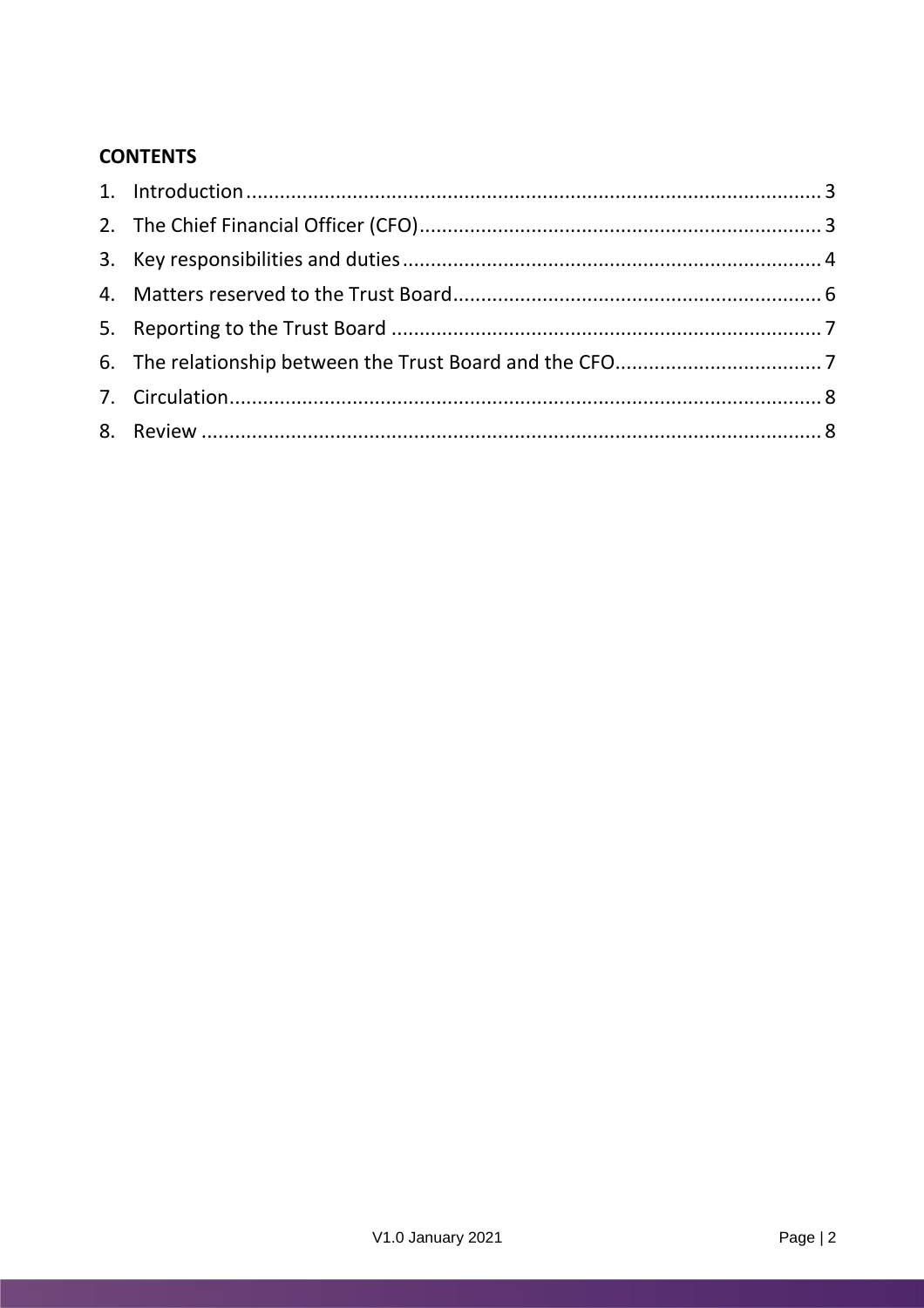## <span id="page-2-0"></span>**1. INTRODUCTION**

- 1.1 The purpose of these terms of reference is to provide for the delegation of powers to the Chief Financial Officer (CFO) and to provide a narrative around the relationship between the Trust Board and the CFO with a view to ensuring effective leadership and governance.
- 1.2 The relationship between the Trust Board and the CFO is characterised as a very strong and focussed partnership to realise a common vision and purpose for the Trust and its schools.
- 1.3 The Scheme of Delegation Matrix and Terms of Reference provide clarity as to who are the decision makers for different types and levels of decisions.
- 1.4 The CFO shall have regard to the Academies Financial Handbook which is available on [www.gov.uk.](http://www.gov.uk/)
- 1.5 The Chief Financial Officer (CFO) will be a member of the Executive Team.
- 1.6 The Chief Executive Officer (CEO) who, as the Accounting Officer for BEST, is ultimately responsible for the proper financial conduct of the Trust.

#### <span id="page-2-1"></span>**2. THE CHIEF FINANCIAL OFFICER (CFO)**

- 2.1 The Trust Board has appointed a CFO who is responsible for:
	- 2.1.1 advising on and implementing the Trust's strategic financial framework;
	- 2.1.2 the day-to-day financial management of the Trust, incorporating the internal financial organisation, financial management and financial control of the Trust;
	- 2.1.3 preparing and submitting all statutory and regulatory filings including the annual consolidated accounts, following completion of the external audit process
	- 2.1.4 the implementation of all financial policies approved by the Trust Board; and
	- 2.1.5 any further item identified for the CFO under the Scheme of Delegation;

subject to any restrictions made by the Trust Board.

2.2 The CFO reports to the Trust Board via the Finance and audit Committee and shall comply with any reasonable direction by the Trust Board when acting on the Trust's behalf, providing timely and accurate data.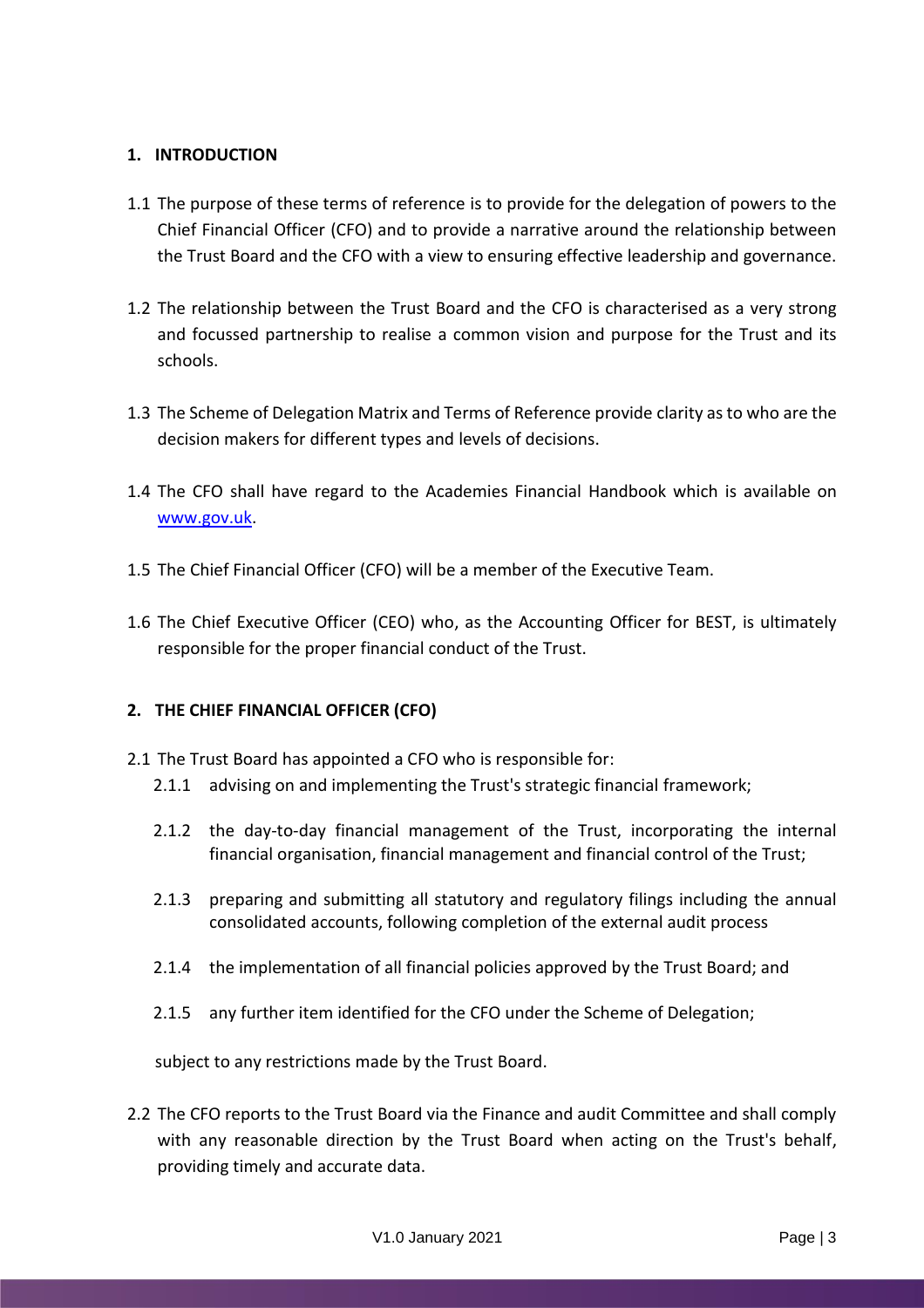- 2.3 The CFO will monitor funding and legislative changes that apply to the education sector and will provide the Board of Trustees with strategic financial information to enable them to make informed financial decisions.
- 2.4 The CFO will regularly visit schools within the Trust to develop a good working knowledge of those schools and how they serve their communities.
- 2.5 The CFO will work closely with the Trust School's Business Managers or Financial Officers to ensure the smooth and effective implementation of the Trust's financial policies and procedures.

# <span id="page-3-0"></span>**3. KEY RESPONSIBILITIES AND DUTIES**

A non-exhaustive list of specific responsibilities for the CFO is below;

- 3.1 Strategic leadership
	- 3.1.1 Provide sound financial advice to the CEO and Trust Board on all financial matters, in order to improve performance and maximise opportunities.
	- 3.1.2 Through close working with Trustees, school leaders and Governors, set key assumptions for the schools. Using this to own, oversee and quality assure the setting of the annual budget and 3 year strategic plan at each school along with the consolidated Trust's annual and 3 year strategic plan.
	- 3.1.3 As the Trust builds the strategic direction of the Trust in its longer term aspirations extend the 3 year plans into a rolling 5 year financial projection for the Trust, including projections for academies, assumptions around joining schools, and central Trust forecasts.
	- 3.1.4 Support the Trust in its vision to establish its optimal operating capacity for the appropriate number of schools in the Trust, by:
		- a) Researching and co-ordinating bids on any potential school considering joining the trust for additional funding from DfE or other such organisations at each school and Trust as a whole, including the Condition Improvement Fund.
		- b) Conducting comprehensive financial due diligence on any school considering joining the trust and to advise the Board on all associated risks.
	- 3.1.5 Build and embed an understanding of financial risk in the school and Trust operations into the finance function, providing visibility and input into the Trust risk register.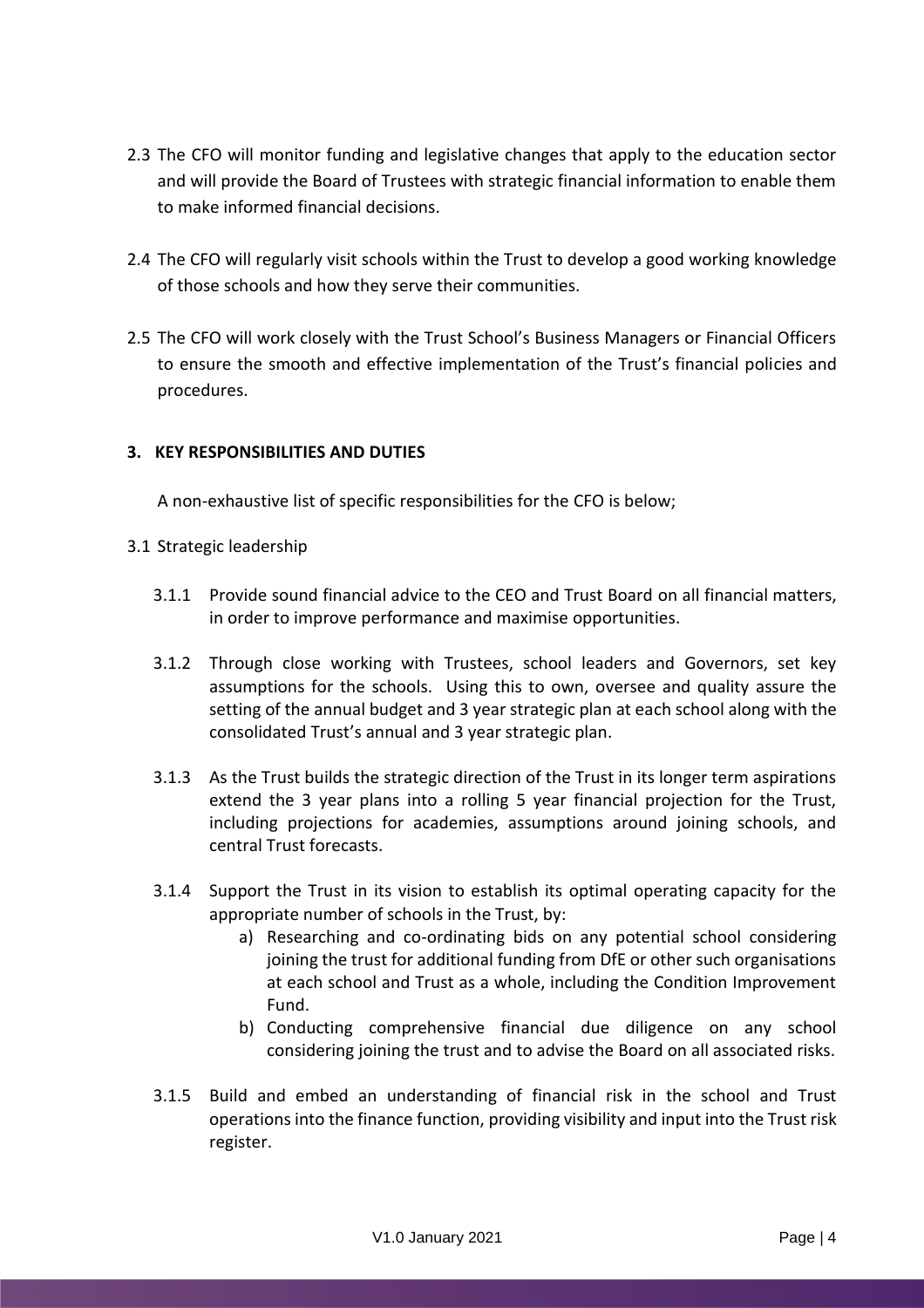#### 3.2 Day-to-day financial management

- 3.2.1 Attend all Finance and Audit Committee meetings and present monthly management accounts and annual financial statements to the committee.
- 3.2.2 Ensure that all statutory and non-statutory reporting for internal and external purposes, including financial records for the auditors, and returns to Companies House, HMRC, and ESFA on behalf of the trust are accurate, compliant, and timely.
- 3.2.3 Produce monthly management accounts for schools and the Trust, highlighting and explaining variations and trends for income, expenditure, and cash flow against the approved budget.
- 3.2.4 Monitor financial performance and position using Key Performance Indicators and highlight key findings to provide insight and recommend actions to minimise budget variances and maximise performance opportunities.
- 3.2.5 Identify fundraising, income generation and grant application opportunities.
- 3.2.6 Oversee and advise on all procured contracts and services for the trust including materials, utilities, cleaning, catering, grounds maintenance etc. to secure best value for the trust.
- 3.2.7 Maintain and resource, using external sources where appropriate, an effective internal audit function or equivalent. Responsibility to agree and implement the plan of action.
- 3.2.8 Ensure the maintenance of a fixed asset register across the Trust.
- 3.2.9 Ensure all necessary insurance (buildings, employer's liability, public liability etc.) is adequate and in place.
- 3.2.10 Perform an annual benchmarking review to identify potential areas for school and Trust improvement to ensure delivery of the best value possible.
- 3.2.11 Oversee the recruitment, performance and development of the school Business Managers, providing feedback as part of the annual review process, including identifying any required training.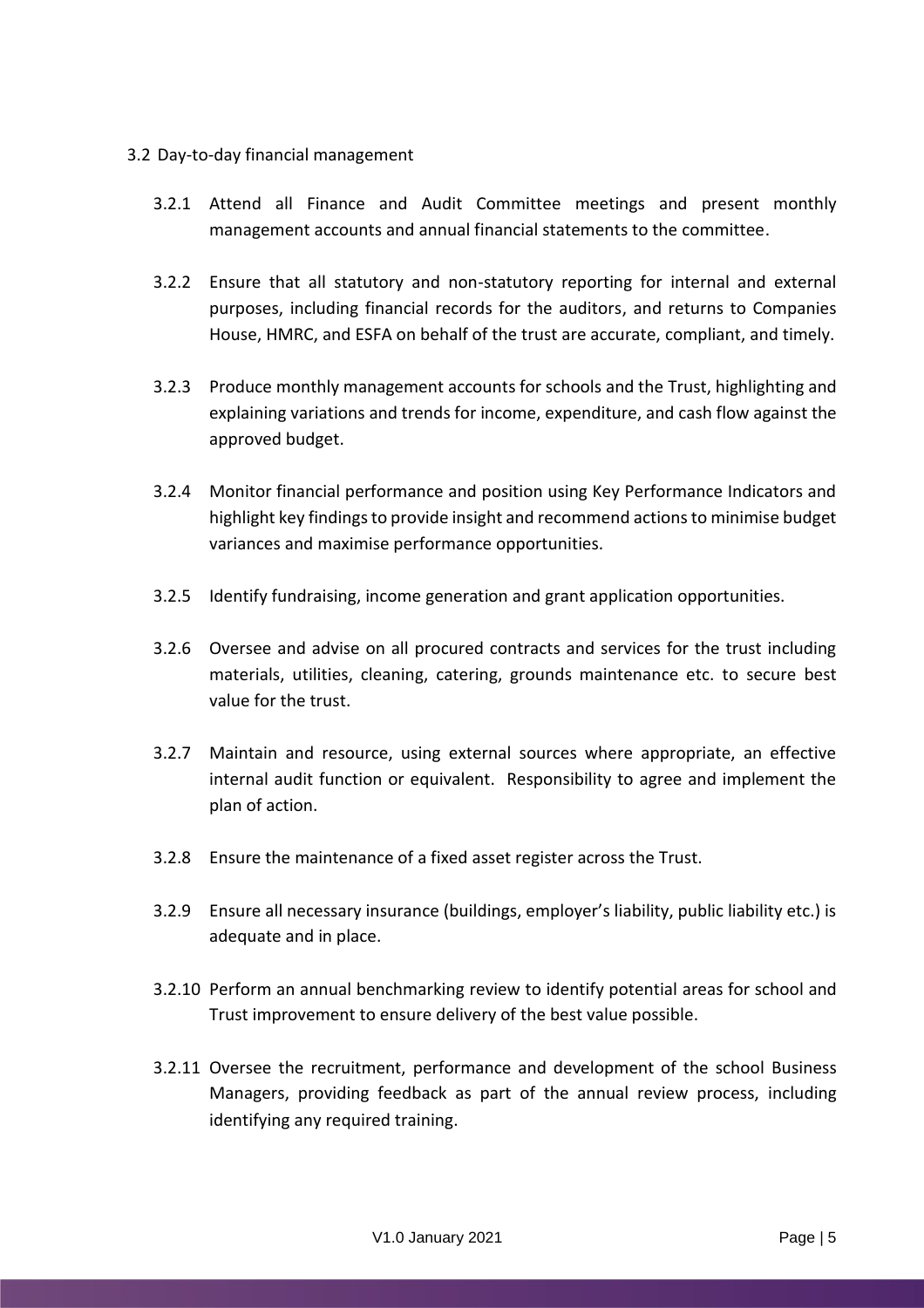- 3.3 Adherence to financial policies and procedures
	- 3.3.1 Develop and oversee a control environment which ensures that each school and the Trust has system and controls which promote financial control and the safeguarding of assets.
	- 3.3.2 Lead on the development and implementation of all Trust financial policies, ensuring compliance with all relevant statutory procedures. Maintain the in-house BEST Financial Handbook & Scheme of Financial Delegation that sets out the operational policies and procedures governing The Trust, combining best practice with the latest Accounts Direction issued by the ESFA in each individual school and across the Trust, to ensure compliance with the ESFA, Academies Financial Handbook, the Statement of Recommended Practices (SORP) of the Charities Commission.
- 3.4 Conduct of the CFO
	- 3.4.1 Promote and support the values and ethos of BEST.
	- 3.4.2 Be prepared to challenge poor behaviour and underperformance.
	- 3.4.3 Carry out the duties in the most effective, efficient, and economic manner available.
	- 3.4.4 Continue professional and personal development.

#### <span id="page-5-0"></span>**4. MATTERS RESERVED TO THE TRUST BOARD**

- 4.1 Matters which are expressly reserved to the Trust Board are as specified in the Scheme of Delegation Matrix or as otherwise specified by the Trust Board.
- 4.2 In determining the division of roles between the Trust Board and the CFO, the Trust Board will have regard to the following principles:
	- 4.2.1 non-executive powers must be exercised by the Trustees personally and may not be delegated;
	- 4.2.2 except when it is impracticable to do so, executive powers should be delegated to the CFO, who may authorise further delegation; and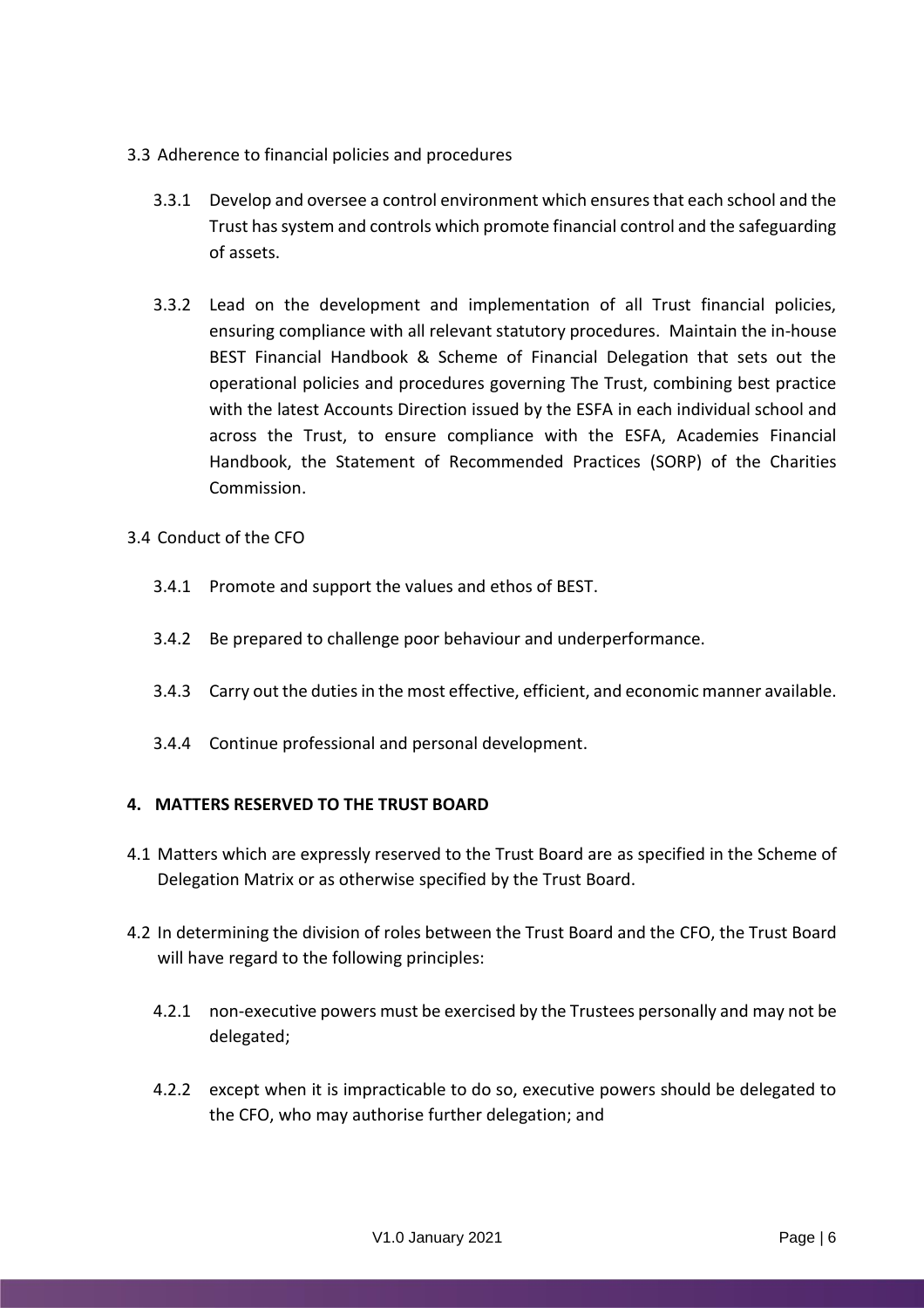4.2.3 every act of delegation is only a delegation of powers and does not relieve the Trustees of responsibility.

## <span id="page-6-0"></span>**5. REPORTING TO THE TRUST BOARD**

- 5.1 The CFO is responsible for the matters delegated by the Trust Board, but the Trust Board retains responsibility for all strategic decisions in relation to the Trust, which the CFO will ensure are considered by the Trust Board.
- 5.2 In order to assist the Trust Board to safeguard and apply the Trust's assets in the most effective manner, the CFO will ensure that any significant or material financial matter that arises in the course of the Trust's operations is reported to the Trust Board.
- 5.3 The CFO shall:
	- 5.3.1 provide a report to the Finance and Audit Committee in writing; and
	- 5.3.2 attend Trust meetings if needed to discuss the report, other relevant issues, and answer questions, as required.

#### <span id="page-6-1"></span>**6. THE RELATIONSHIP BETWEEN THE TRUST BOARD AND THE CFO**

- 6.1 It is the role of the Trust Board to act as a critical friend to the CFO. The relationship between the Trust Board and the CFO must be one of mutual trust, confidence, and candour, if the Trust is to succeed.
- 6.2 The Trust Board will support and oversee the work of the CFO and hold them accountable for the authority that is delegated to them and how they exercise it.
- 6.3 The Trust Board must ask the CFO questions that ought to be asked and to satisfy themselves that the Trust is being properly conducted. The CFO must give the Trust Board enough information to ensure they are discharging their duties properly and in a timely manner.
- 6.4 The Trust Board must consider fully any views and proposals relating to any matter within the non-executive powers of the Trust Board which may be submitted to them by the CFO.